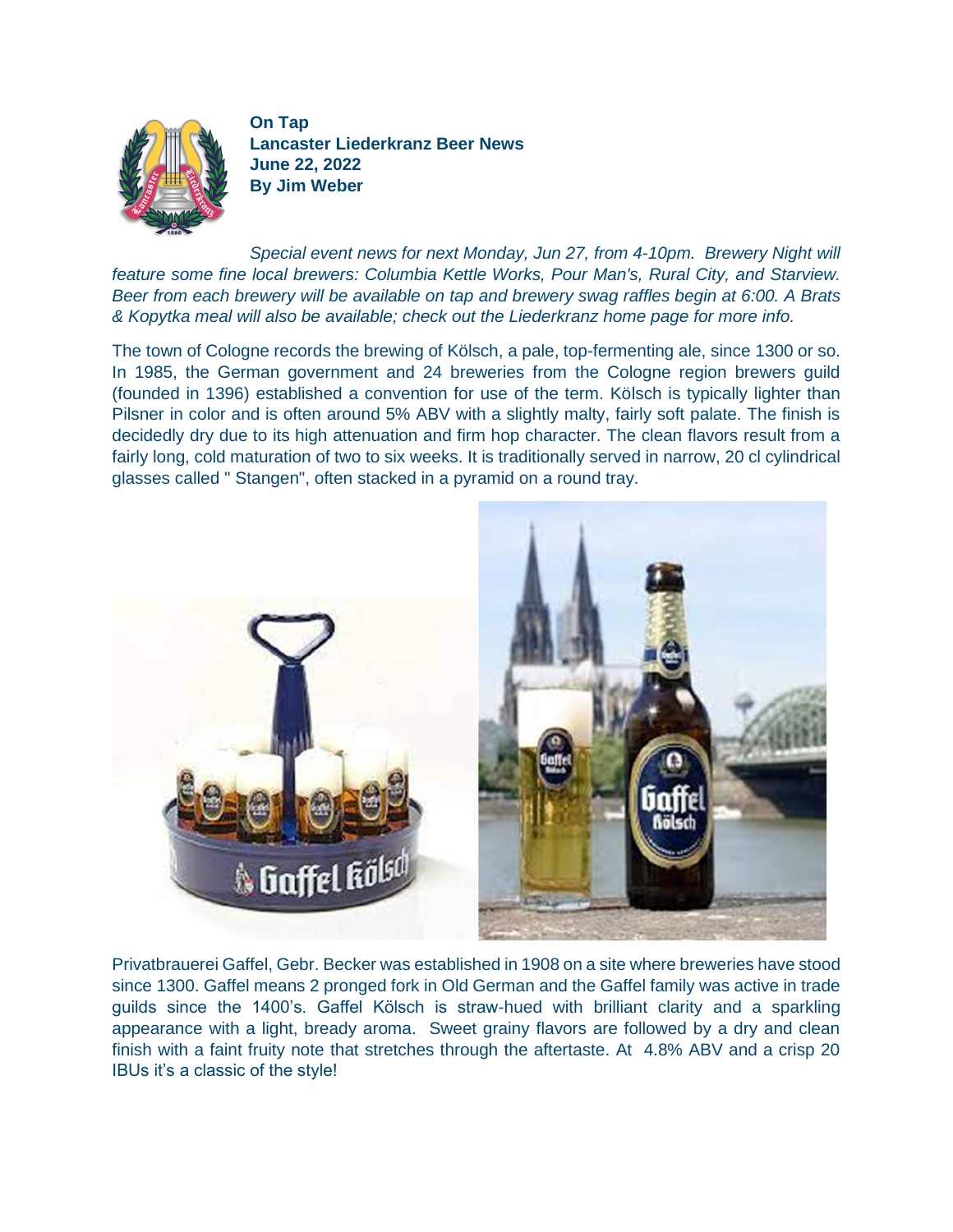The cathedral town of Friesing boast 2 of the world's oldest breweries, famous Weihenstephan being the oldest – supposedly since 1040. It was in 1160, under the Freising Prince Bishop Albert I of Harthausen, that the Hofbrauhaus Freising brewery on the Domberg was first mentioned in documents. For six centuries after its founding, the brewery belonged to the bishops of Freising, who brewed beer for the Bavarian noble court and its citizens. Subsequent to the 1803 Secularization, which also affected Weihenstephan, the Hofbrauhaus became the property of the Bavarian electress Maria Leopoldine in 1812. Generally owned by her descendants, and others of the nobility since then, the Hofbrauhaus has been owned from December 1998 by the Bavarian counts of Toerring-Jettenbach; also makers of Toerring beers.



The "new" Hofbrauhaus Freising consists of an elaborately structured Art Nouveau style brewery designed in 1912 by Theodor Ganzenmüller. Although completely refitted in 2009, the brewery still adheres to the Bavarian Purity Laws, using only premium local ingredients. Hofbrauhaus Freising is one of only a select few breweries to be designated as a "Slow Brewer", which ensures a quality brewing process that maximizes flavor and freshness.

The 5.2% ABV Hofbrauhaus Freising Munich Dunkel is a classic representation of this Bavarian lager specialty. Rich and chewy with notes of toffee and dark caramel from caramelized Munich malts, it's medium bodied and 20 IBUs of bittering is gentle and balanced, leaving the focus on the wonderful malt complexity. A lingering finish is dry and refreshing.

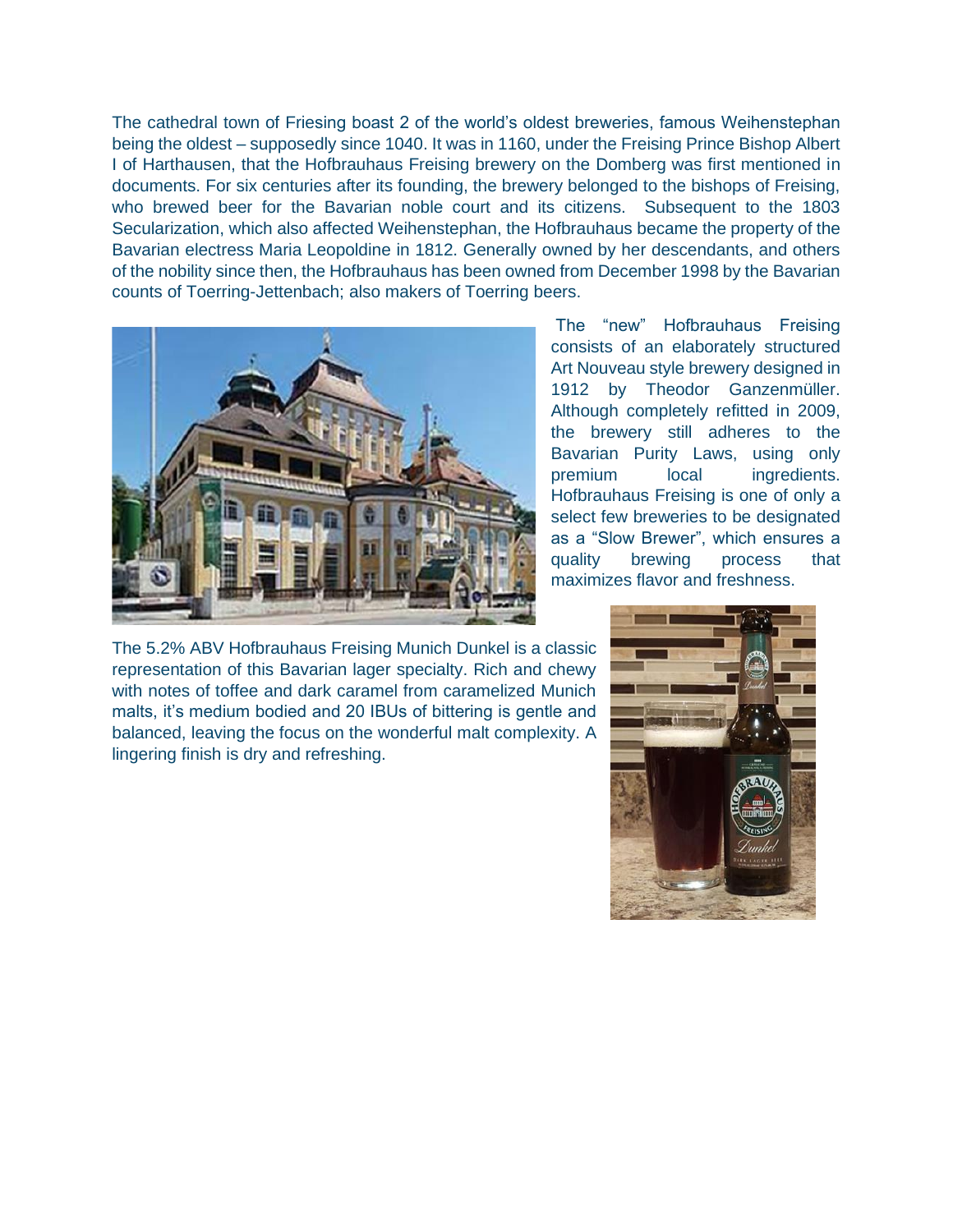

The term Radler originates with a drink called Radlermass (literally "cyclist liter") that was originally created by Innkeeper Franz Kugler in a small town named Deisenhofen, just outside Munich. During the great cycling boom of the Roaring Twenties, Kugler created a bicycle trail through the woods, from Munich directly to his drinking establishment. On a beautiful June day in 1922, a reported "13,000 cyclists" showed up unexpectedly and as he was running out of lager, he blended it 50/50 with some leftover lemon soda and the rest is history. Radler is similar to the English shandy and both are light in alcohol and eminently refreshing.

Stiegl Radler is one of Austria's most popular beverages. Bräuhaus an der Gstätten' in Salzburg, Austria, was first mentioned in a written record dated 16 June 1492. Located next to a small staircase which gave the brewery its name and logo, by 1650 it was the largest brewery in the city and a 1780 visit to its tavern was recorded by Mozart. Dr. Heinrich Dieter Kiener (III) has managed the enterprise's fortunes since the end of 1990, the latest generation of family owners for the last 120 years. The Stiegl Brewery also manages its own organic farm where it grows ancient grains such as spelt, black oats and Emmer. Austria's favorite Goldbräu Lager is blended with real grapefruit juice soda in a 40%/60% ratio which results in a sparkling, invigorating taste. Its delicate hints of citrus



and fresh aroma make this naturally cloudy Radler the choice summer refresher.



Dewey Beer Co. opened 6 years ago in the resort town of Dewey, Del. Co-owned by Brandon Smith and brewer Mike Reilly, outgrew their home facility and started a nearly 10,000 square-foot spinoff production brewery and taproom in Harbeson last year. This facility will allow Dewey Beer to brew up to 5,000 barrels a year, with the capacity to expand up to 15,000 in the future. The new facility also includes a canning line and a tasting room with 45 indoor and 45 outdoor seats. The Dewey Beer Swishy Pants is an unfiltered and Double Dry Hopped American IPA with Citra, Mosaic, and Galaxy hops. It comes in an a decent 7.4% ABV and is balances malt, fruit, and hop flavors. It also come with a disclaimer "Experience may be